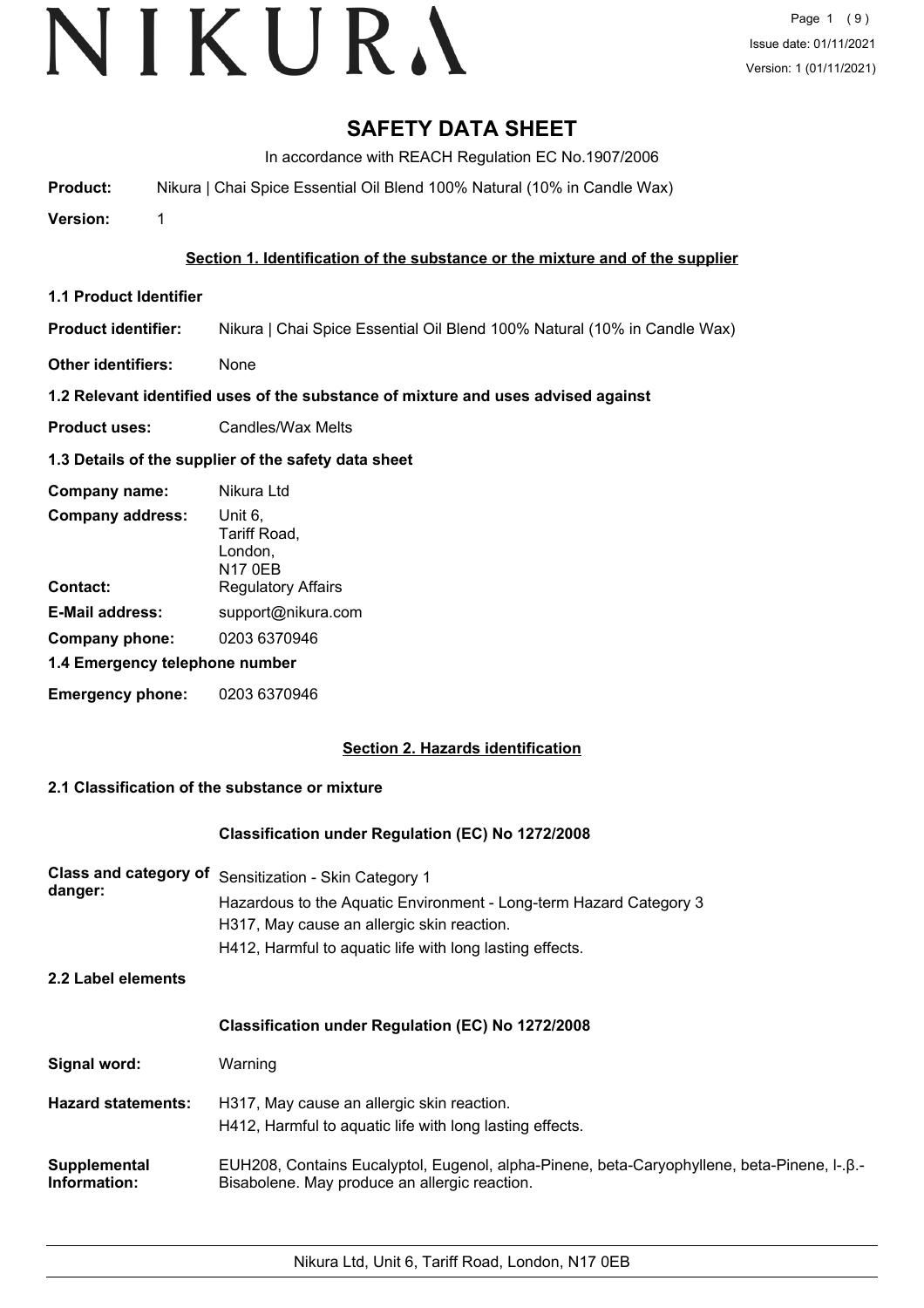# **SAFETY DATA SHEET**

In accordance with REACH Regulation EC No.1907/2006

**Product:** Nikura | Chai Spice Essential Oil Blend 100% Natural (10% in Candle Wax)

P261, Avoid breathing vapour or dust.

# **Version:** 1

**Precautionary statements:**

P272, Contaminated work clothing should not be allowed out of the workplace. P273, Avoid release to the environment. P280, Wear protective gloves/eye protection/face protection. P302/352, IF ON SKIN: Wash with plenty of soap and water. P333/313, If skin irritation or rash occurs: Get medical advice/attention. P363, Wash contaminated clothing before reuse.

P501, Dispose of contents/container to approved disposal site, in accordance with local regulations.



# **2.3 Other hazards**

**Other hazards:** None

**Section 3. Composition / information on ingredients**

# **3.2 Mixtures**

#### **Contains:**

| <b>Name</b>     | <b>CAS</b> | <b>EC</b> | <b>REACH Registration</b><br>No. | $\%$  | <b>Classification for</b><br>(CLP) 1272/2008                                                                                                             |
|-----------------|------------|-----------|----------------------------------|-------|----------------------------------------------------------------------------------------------------------------------------------------------------------|
| Itrans-Anethole | 4180-23-8  | 224-052-0 |                                  | 1.41% | Skin Sens. 1B;H317,-                                                                                                                                     |
| Eugenol         | 97-53-0    | 202-589-1 |                                  | 0.84% | Eye Irrit. 2-Skin Sens.<br>1B:H317-H319 .-                                                                                                               |
| Cinnamaldehyde  | 104-55-2   | 203-213-9 |                                  | 0.80% | Acute Tox. 4-Skin Irrit.<br>2-Eye Irrit. 2-Skin<br>Sens. 1A-Aquatic<br>Chronic 3;H312-H315-<br>H317-H319-H412.-                                          |
| lalpha-Pinene   | 80-56-8    | 201-291-9 |                                  | 0.38% | Flam. Lig. 3-Acute Tox.<br>4-Skin Irrit, 2-Skin<br>Sens. 1B-Asp. Tox 1-<br>Aquatic Acute 1-<br>Aquatic Chronic 1;<br>H226-H302-H304-<br>H315-H317-H410.- |
| <b>Camphene</b> | 79-92-5    | 201-234-8 |                                  | 0.38% | Flam. Liq. 3-Flam. Sol.<br>2-Aquatic Acute 1-<br>Aquatic Chronic 1;<br>H226-H228-H410.-                                                                  |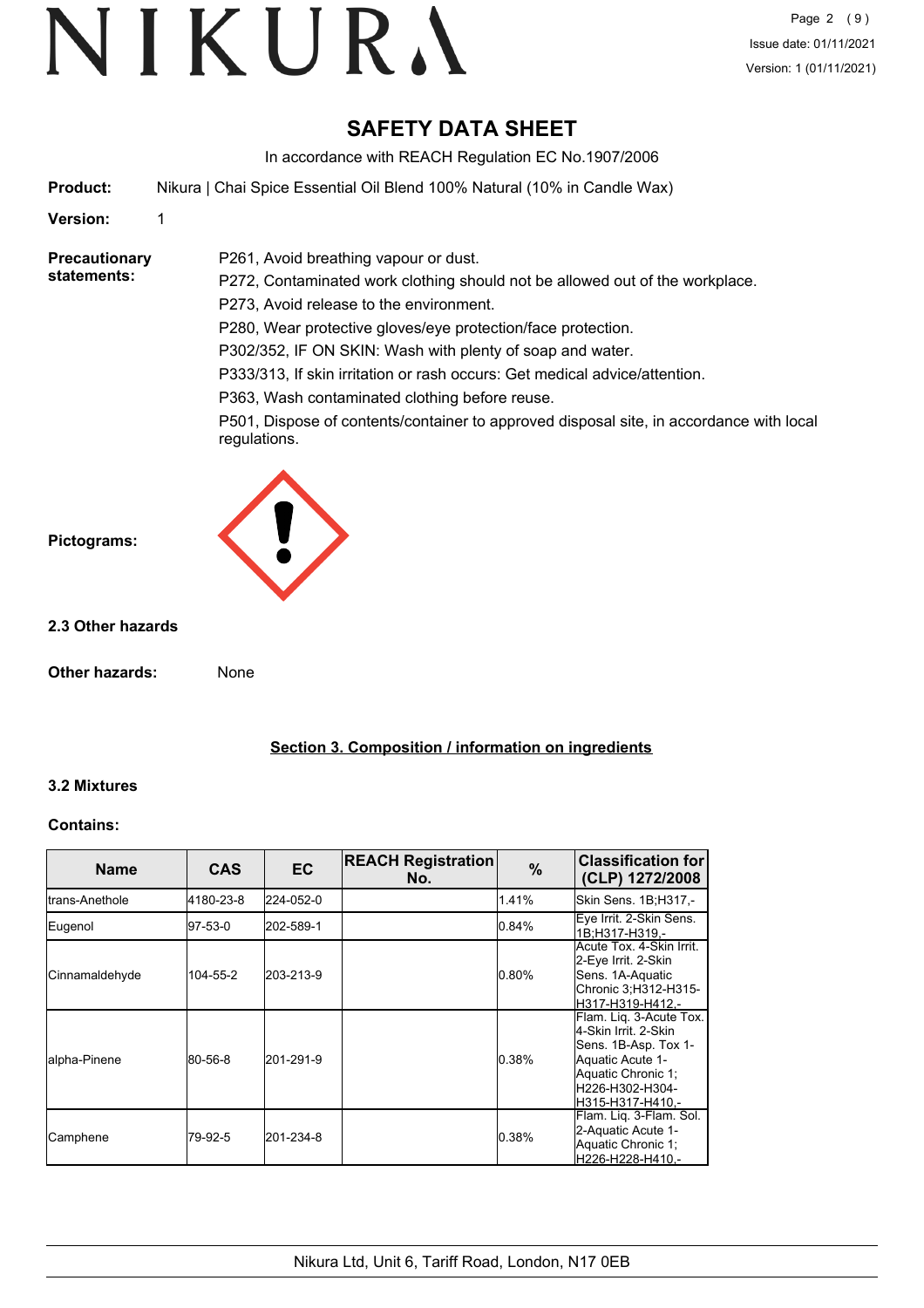# **SAFETY DATA SHEET**

In accordance with REACH Regulation EC No.1907/2006

**Product:** Nikura | Chai Spice Essential Oil Blend 100% Natural (10% in Candle Wax)

#### **Version:** 1

| $\ $ - B.-Bisabolene | 495-61-4  |           | 0.24% | Acute Tox. 4-Skin Irrit.<br>2-Skin Sens. 1B-Asp.<br>Tox 1-Aquatic Chronic<br>2:H304-H315-H317-<br>lH332-H411.-                      |
|----------------------|-----------|-----------|-------|-------------------------------------------------------------------------------------------------------------------------------------|
| Eucalyptol           | 1470-82-6 | 207-431-5 | 0.20% | Flam. Lig. 3-Skin Sens.<br>1B;H226-H317.-                                                                                           |
| Ibeta-Pinene         | 127-91-3  | 204-872-5 | 0.19% | Flam. Lig. 3-Skin Irrit.<br>2-Skin Sens. 1B-Asp.<br>Tox 1-Aquatic Acute 1-<br>Aquatic Chronic 1;<br>H226-H304-H315-<br>IH317-H410.- |
| beta-Caryophyllene   | 87-44-5   | 201-746-1 | 0.12% | Skin Sens. 1B-Asp.<br>Tox 1-Aquatic Chronic<br>4:H304-H317-H413.-                                                                   |

# **Substances with Community workplace exposure limits:**

Not Applicable

**Substances that are persistent, bioaccumulative and toxic or very persistent and very bioaccumulative, greater than 0.1%:**

Not Applicable

# **Section 4. First-aid measures**

# **4.1 Description of first aid measures**

| Inhalation:           | Remove from exposure site to fresh air, keep at rest, and obtain medical attention.          |
|-----------------------|----------------------------------------------------------------------------------------------|
| Eye exposure:         | Flush immediately with water for at least 15 minutes. Contact physician if symptoms persist. |
| <b>Skin exposure:</b> | IF ON SKIN: Wash with plenty of soap and water.                                              |
| Ingestion:            | Rinse mouth with water and obtain medical attention.                                         |

# **4.2 Most important symptoms and effects, both acute and delayed**

May cause an allergic skin reaction.

# **4.3 Indication of any immediate medical attention and special treatment needed**

None expected, see Section 4.1 for further information.

# **SECTION 5: Firefighting measures**

# **5.1 Extinguishing media**

Suitable media: Carbon dioxide, Dry chemical, Foam.

# **5.2 Special hazards arising from the substance or mixture**

In case of fire, may be liberated: Carbon monoxide, Unidentified organic compounds.

# **5.3 Advice for fire fighters:**

In case of insufficient ventilation, wear suitable respiratory equipment.

Nikura Ltd, Unit 6, Tariff Road, London, N17 0EB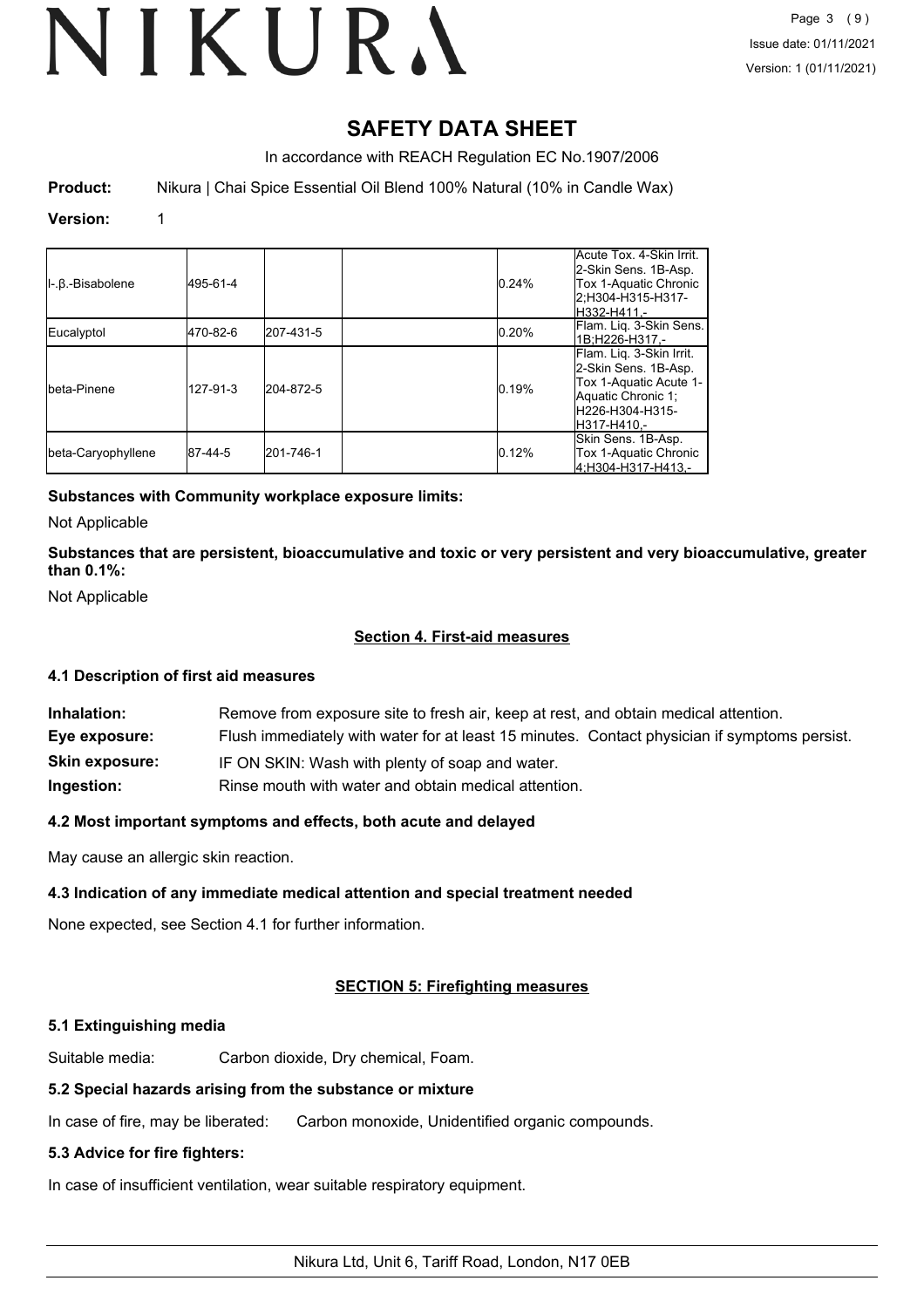# VIKURA

# **SAFETY DATA SHEET**

In accordance with REACH Regulation EC No.1907/2006

**Product:** Nikura | Chai Spice Essential Oil Blend 100% Natural (10% in Candle Wax)

**Version:** 1

# **Section 6. Accidental release measures**

# **6.1 Personal precautions, protective equipment and emergency procedures:**

Avoid inhalation. Avoid contact with skin and eyes. See protective measures under Section 7 and 8.

#### **6.2 Environmental precautions:**

Keep away from drains, surface and ground water, and soil.

#### **6.3 Methods and material for containment and cleaning up:**

Remove ignition sources. Provide adequate ventilation. Avoid excessive inhalation of vapours. Contain spillage immediately by use of sand or inert powder. Dispose of according to local regulations.

#### **6.4 Reference to other sections:**

Also refer to sections 8 and 13.

# **Section 7. Handling and storage**

#### **7.1 Precautions for safe handling:**

Keep away from heat, sparks, open flames and hot surfaces. - No smoking. Use personal protective equipment as required. Use in accordance with good manufacturing and industrial hygiene practices. Use in areas with adequate ventilation Do not eat, drink or smoke when using this product.

# **7.2 Conditions for safe storage, including any incompatibilities:**

Store in a well-ventilated place. Keep container tightly closed. Keep cool. Ground/bond container and receiving equipment. Use explosion-proof electrical, ventilating and lighting equipment. Use only non-sparking tools. Take precautionary measures against static discharge.

# **7.3 Specific end use(s):**

Candles/Wax Melts: Use in accordance with good manufacturing and industrial hygiene practices.

# **Section 8. Exposure controls/personal protection**

#### **8.1 Control parameters**

Workplace exposure limits: Not Applicable

# **8.2 Exposure Controls**

#### **Eye / Skin Protection**

Wear protective gloves/eye protection/face protection

# **Respiratory Protection**

Under normal conditions of use and where adequate ventilation is available to prevent build up of excessive vapour, this material should not require special engineering controls. However, in conditions of high or prolonged use, or high temperature or other conditions which increase exposure, the following engineering controls can be used to minimise exposure to personnel: a) Increase ventilation of the area with local exhaust ventilation. b) Personnel can use an approved, appropriately fitted respirator with organic vapour cartridge or canisters and particulate filters. c) Use closed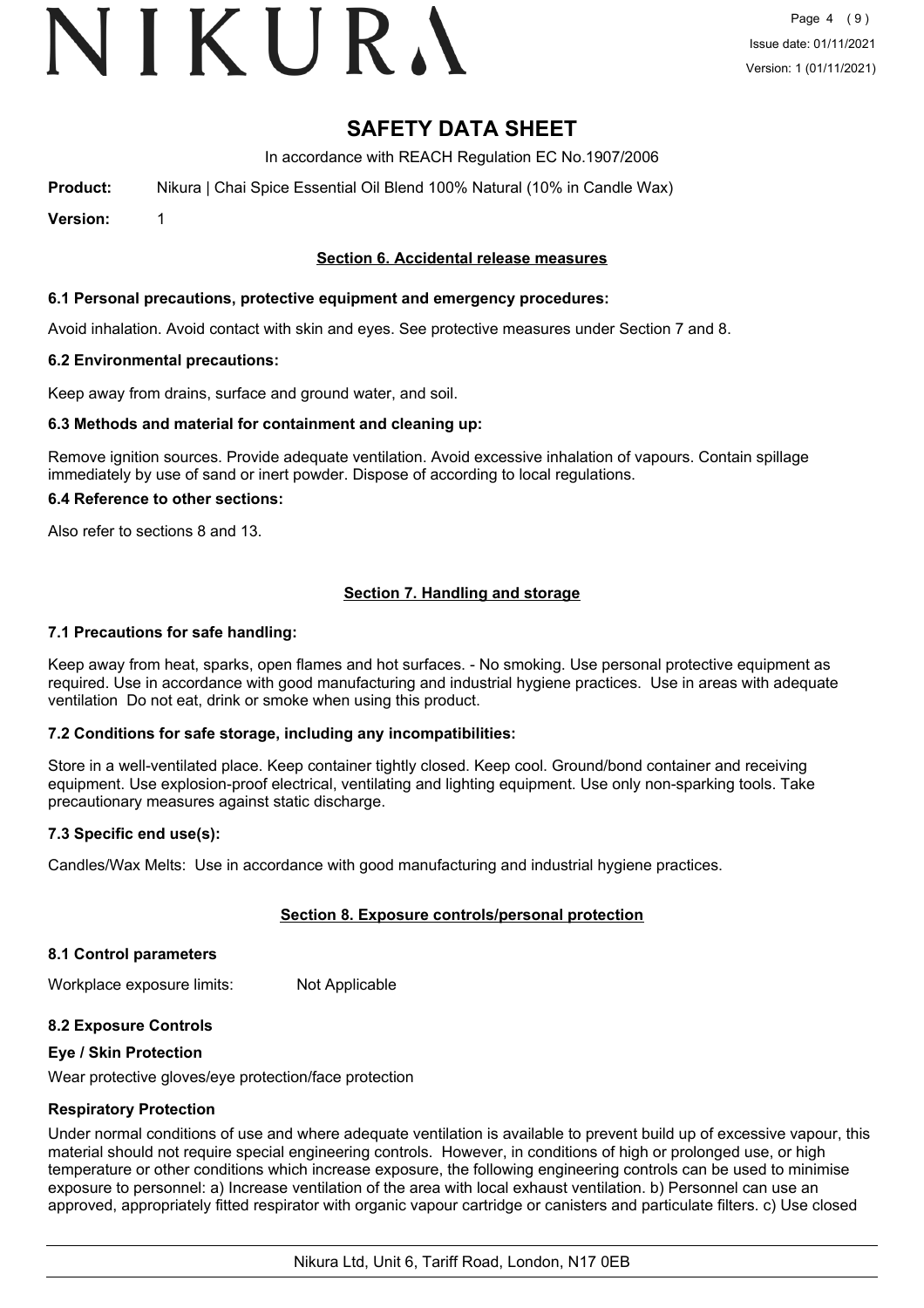Page 5 (9) Issue date: 01/11/2021 Version: 1 (01/11/2021)

# **SAFETY DATA SHEET**

In accordance with REACH Regulation EC No.1907/2006

**Product:** Nikura | Chai Spice Essential Oil Blend 100% Natural (10% in Candle Wax)

**Version:** 1

systems for transferring and processing this material.

Also refer to Sections 2 and 7.

# **Section 9. Physical and chemical properties**

# **9.1 Information on basic physical and chemical properties**

| Appearance:                                   | Not determined                               |
|-----------------------------------------------|----------------------------------------------|
| Odour:                                        | Not determined                               |
| <b>Odour threshold:</b>                       | Not determined                               |
| pH:                                           | Not determined                               |
| Melting point / freezing point:               | Not determined                               |
| Initial boiling point / range:                | Not determined                               |
| <b>Flash point:</b>                           | > 200 °C                                     |
| <b>Evaporation rate:</b>                      | Not determined                               |
| Flammability (solid, gas):                    | Not determined                               |
| Upper/lower flammability or explosive limits: | Product does not present an explosion hazard |
| Vapour pressure:                              | Not determined                               |
| Vapour density:                               | Not determined                               |
| <b>Relative density:</b>                      | Not determined                               |
| Solubility(ies):                              | Not determined                               |
| Partition coefficient: n-octanol/water:       | Not determined                               |
| Auto-ignition temperature:                    | Not determined                               |
| <b>Decomposition temperature:</b>             | Not determined                               |
| <b>Viscosity:</b>                             | Not determined                               |
| <b>Explosive properties:</b>                  | Not expected                                 |
| <b>Oxidising properties:</b>                  | Not expected                                 |
| 9.2 Other information:                        | None available                               |

# **Section 10. Stability and reactivity**

# **10.1 Reactivity:**

Presents no significant reactivity hazard, by itself or in contact with water.

# **10.2 Chemical stability:**

Good stability under normal storage conditions.

# **10.3 Possibility of hazardous reactions:**

Not expected under normal conditions of use.

# **10.4 Conditions to avoid:**

Avoid extreme heat.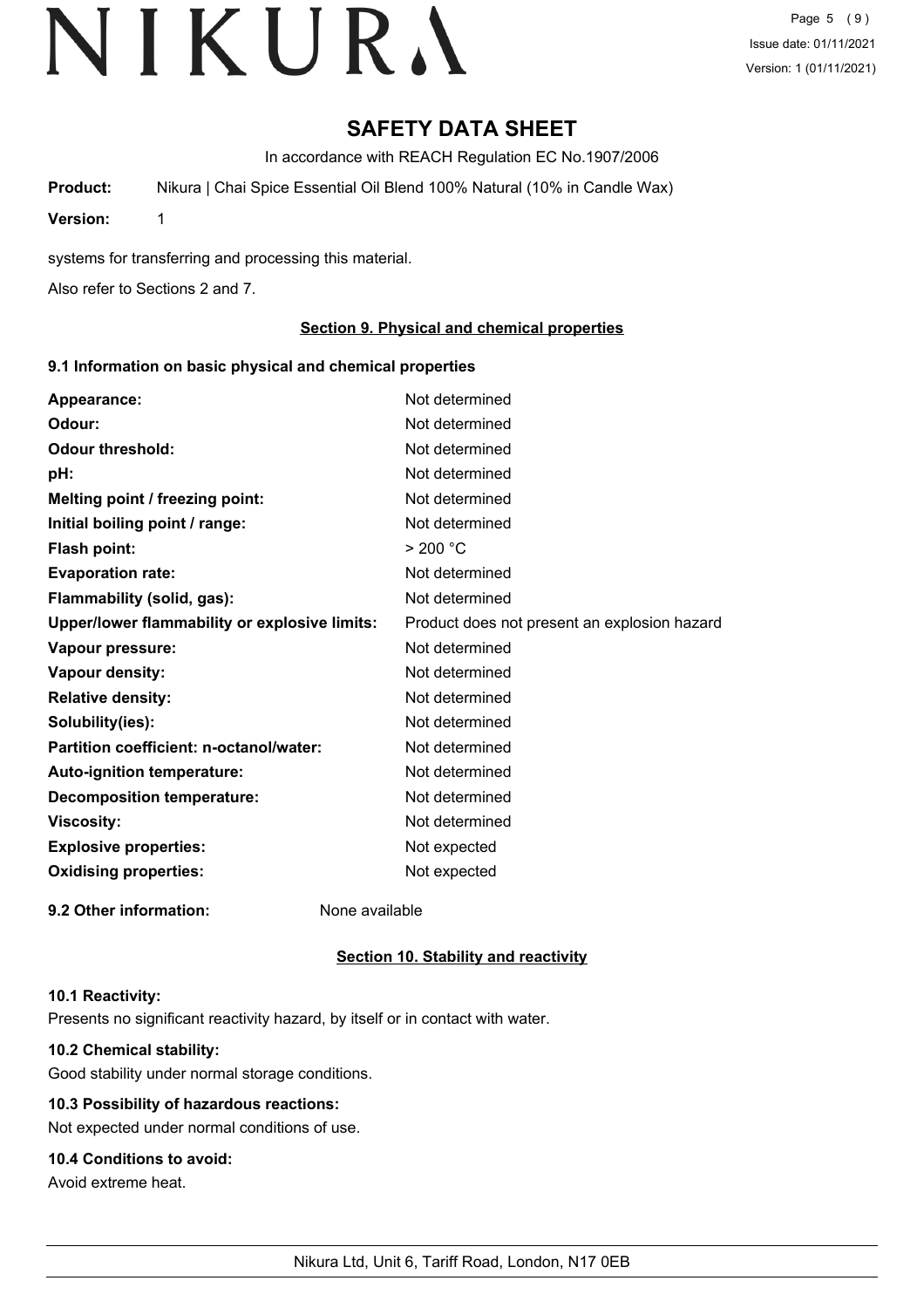# **SAFETY DATA SHEET**

In accordance with REACH Regulation EC No.1907/2006

**Product:** Nikura | Chai Spice Essential Oil Blend 100% Natural (10% in Candle Wax)

**Version:** 1

# **10.5 Incompatible materials:**

Avoid contact with strong acids, alkalis or oxidising agents.

# **10.6 Hazardous decomposition products:**

Not expected.

# **Section 11. Toxicological information**

# **11.1 Information on toxicological effects**

This mixture has not been tested as a whole for health effects. The health effects have been calculated using the methods outlined in Regulation (EC) No 1272/2008 (CLP).

| <b>Acute Toxicity:</b>                    | Based on available data the classification criteria are not met. |
|-------------------------------------------|------------------------------------------------------------------|
| <b>Acute Toxicity Oral</b>                | >5000                                                            |
| <b>Acute Toxicity Dermal</b>              | Not Applicable                                                   |
| <b>Acute Toxicity Inhalation</b>          | Not Available                                                    |
| <b>Skin corrosion/irritation:</b>         | Based on available data the classification criteria are not met. |
| Serious eye damage/irritation:            | Based on available data the classification criteria are not met. |
| <b>Respiratory or skin sensitisation:</b> | Sensitization - Skin Category 1                                  |
| Germ cell mutagenicity:                   | Based on available data the classification criteria are not met. |
| Carcinogenicity:                          | Based on available data the classification criteria are not met. |
| <b>Reproductive toxicity:</b>             | Based on available data the classification criteria are not met. |
| <b>STOT-single exposure:</b>              | Based on available data the classification criteria are not met. |
| <b>STOT-repeated exposure:</b>            | Based on available data the classification criteria are not met. |
| <b>Aspiration hazard:</b>                 | Based on available data the classification criteria are not met. |

**Information about hazardous ingredients in the mixture**

Not Applicable

Refer to Sections 2 and 3 for additional information.

# **Section 12. Ecological information**

# **12.1 Toxicity:**

Harmful to aquatic life with long lasting effects.

| 12.2 Persistence and degradability: | Not available |
|-------------------------------------|---------------|
| 12.3 Bioaccumulative potential:     | Not available |
| 12.4 Mobility in soil:              | Not available |

**12.5 Results of PBT and vPvB assessment:**

This substance does not meet the PBT/vPvB criteria of REACH, annex XIII.

**12.6 Other adverse effects:** Not available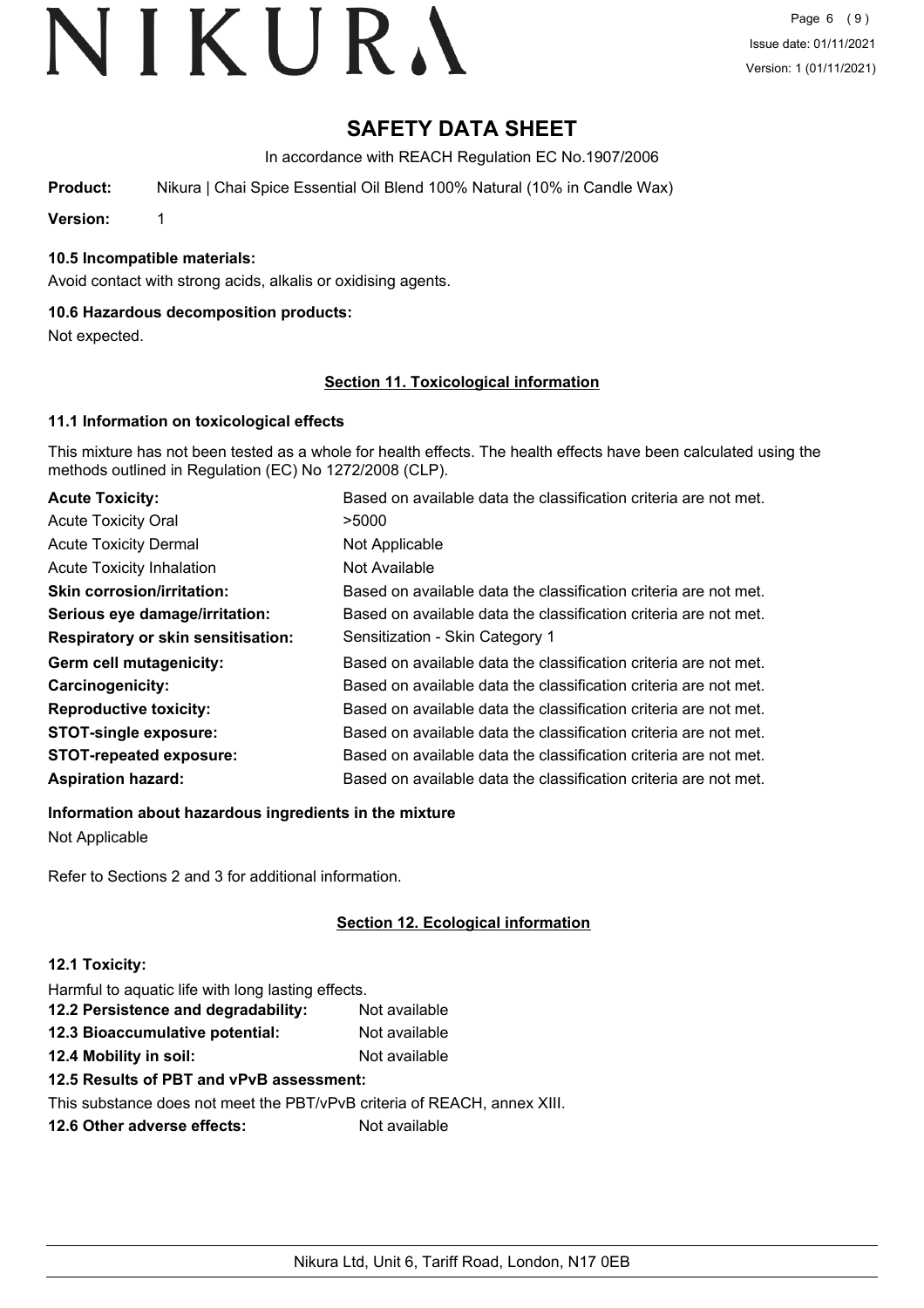Page 7 (9) Issue date: 01/11/2021 Version: 1 (01/11/2021)

# **SAFETY DATA SHEET**

In accordance with REACH Regulation EC No.1907/2006

| <b>Product:</b> |  | Nikura   Chai Spice Essential Oil Blend 100% Natural (10% in Candle Wax) |  |  |  |  |  |  |  |
|-----------------|--|--------------------------------------------------------------------------|--|--|--|--|--|--|--|
|-----------------|--|--------------------------------------------------------------------------|--|--|--|--|--|--|--|

**Version:** 1

# **Section 13. Disposal considerations**

#### **13.1 Waste treatment methods:**

Dispose of in accordance with local regulations. Avoid disposing into drainage systems and into the environment. Empty containers should be taken to an approved waste handling site for recycling or disposal.

# **Section 14. Transport information**

| 14.1 UN number:                                                               | Not classified                              |  |
|-------------------------------------------------------------------------------|---------------------------------------------|--|
| 14.2 UN Proper Shipping Name:                                                 | ۰                                           |  |
| 14.3 Transport hazard class(es):                                              | Not classified                              |  |
| <b>Sub Risk:</b>                                                              | Not classified                              |  |
| 14.4. Packing Group:                                                          | Not classified                              |  |
| <b>14.5 Environmental hazards:</b>                                            | Not environmentally hazardous for transport |  |
| 14.6 Special precautions for user:                                            | None additional                             |  |
| 14.7 Transport in bulk according to Annex II of MARPOL73/78 and the IBC Code: |                                             |  |

Not classified

# **Section 15. Regulatory information**

# **15.1 Safety, health and environmental regulations/legislation specific for the substance or mixture** None additional

# **15.2 Chemical Safety Assessment**

A Chemical Safety Assessment has not been carried out for this product.

|                                 | Section 16. Other information |
|---------------------------------|-------------------------------|
| <b>Concentration % Limits:</b>  | EH C3=26.28% SS 1=12.53%      |
| <b>Total Fractional Values:</b> | EH C3=3.81 SS 1=7.98          |
| Key to revisions:               |                               |

Not applicable

# **Key to abbreviations:**

| <b>Abbreviation</b> | Meaning                                                            |
|---------------------|--------------------------------------------------------------------|
| Acute Tox, 4        | Acute Toxicity - Dermal Category 4                                 |
| Acute Tox, 4        | Acute Toxicity - Oral Category 4                                   |
| Acute Tox, 4        | Acute Toxicity - Inhalation Category 4                             |
| Aquatic Acute 1     | Hazardous to the Aquatic Environment - Acute Hazard Category 1     |
| Aquatic Chronic 1   | Hazardous to the Aquatic Environment - Long-term Hazard Category 1 |
| Aquatic Chronic 2   | Hazardous to the Aquatic Environment - Long-term Hazard Category 2 |
| Aquatic Chronic 3   | Hazardous to the Aquatic Environment - Long-term Hazard Category 3 |
| Aquatic Chronic 4   | Hazardous to the Aquatic Environment - Long-term Hazard Category 4 |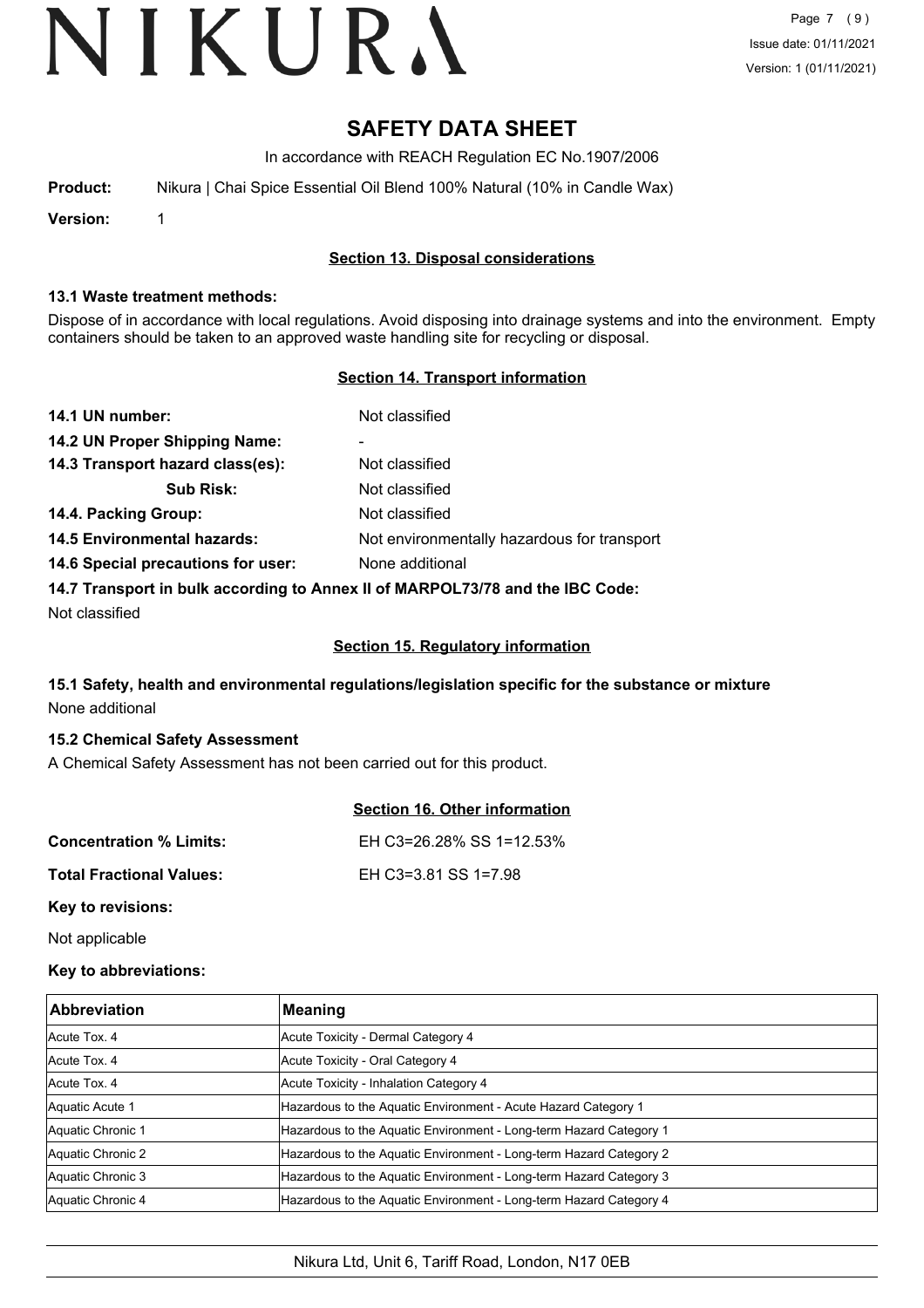# **SAFETY DATA SHEET**

In accordance with REACH Regulation EC No.1907/2006

**Product:** Nikura | Chai Spice Essential Oil Blend 100% Natural (10% in Candle Wax)

# **Version:** 1

| Asp. Tox 1       | Aspiration Hazard Category 1                                                                                                       |
|------------------|------------------------------------------------------------------------------------------------------------------------------------|
| Eye Irrit. 2     | Eye Damage / Irritation Category 2                                                                                                 |
| Flam. Liq. 3     | Flammable Liquid, Hazard Category 3                                                                                                |
| Flam. Sol. 2     | Flammable Solid, Hazard Category 2                                                                                                 |
| H226             | Flammable liquid and vapour.                                                                                                       |
| H <sub>228</sub> | Flammable solid.                                                                                                                   |
| H302             | Harmful if swallowed.                                                                                                              |
| H304             | May be fatal if swallowed and enters airways.                                                                                      |
| H312             | Harmful in contact with skin.                                                                                                      |
| H315             | Causes skin irritation.                                                                                                            |
| H317             | May cause an allergic skin reaction.                                                                                               |
| H319             | Causes serious eye irritation.                                                                                                     |
| H332             | Harmful if inhaled.                                                                                                                |
| H410             | Very toxic to aquatic life with long lasting effects.                                                                              |
| H411             | Toxic to aquatic life with long lasting effects.                                                                                   |
| H412             | Harmful to aquatic life with long lasting effects.                                                                                 |
| H413             | May cause long lasting harmful effects to aquatic life.                                                                            |
| P210             | Keep away from heat, sparks, open flames and hot surfaces. - No smoking.                                                           |
| P233             | Keep container tightly closed.                                                                                                     |
| P240             | Ground/bond container and receiving equipment.                                                                                     |
| P241             | Use explosion-proof electrical, ventilating and lighting equipment.                                                                |
| P242             | Use only non-sparking tools.                                                                                                       |
| P243             | Take precautionary measures against static discharge.                                                                              |
| P261             | Avoid breathing vapour or dust.                                                                                                    |
| P <sub>264</sub> | Wash hands and other contacted skin thoroughly after handling.                                                                     |
| P270             | Do not eat, drink or smoke when using this product.                                                                                |
| P271             | Use only outdoors or in a well-ventilated area.                                                                                    |
| P272             | Contaminated work clothing should not be allowed out of the workplace.                                                             |
| P273             | Avoid release to the environment.                                                                                                  |
| P280             | Wear protective gloves/eye protection/face protection.                                                                             |
| P301/310         | IF SWALLOWED: Immediately call a POISON CENTER or doctor/physician.                                                                |
| P302/352         | IF ON SKIN: Wash with plenty of soap and water.                                                                                    |
| P303/361/353     | IF ON SKIN (or hair): Remove/take off immediately all contaminated clothing. Rinse skin with water/shower.                         |
| P304/340         | IF INHALED: Remove victim to fresh air and keep at rest in a position comfortable for breathing.                                   |
| P305/351/338     | IF IN EYES: Rinse cautiously with water for several minutes. Remove contact lenses, if present and easy to<br>do. Continue rinsing |
| P312             | Call a POISON CENTRE or doctor/physician if you feel unwell.                                                                       |
| P330             | Rinse mouth.                                                                                                                       |
| P331             | Do not induce vomiting.                                                                                                            |
| P333/313         | If skin irritation or rash occurs: Get medical advice/attention.                                                                   |
| P337/313         | If eye irritation persists: Get medical advice/attention.                                                                          |
| P362             | Take off contaminated clothing and wash before reuse.                                                                              |